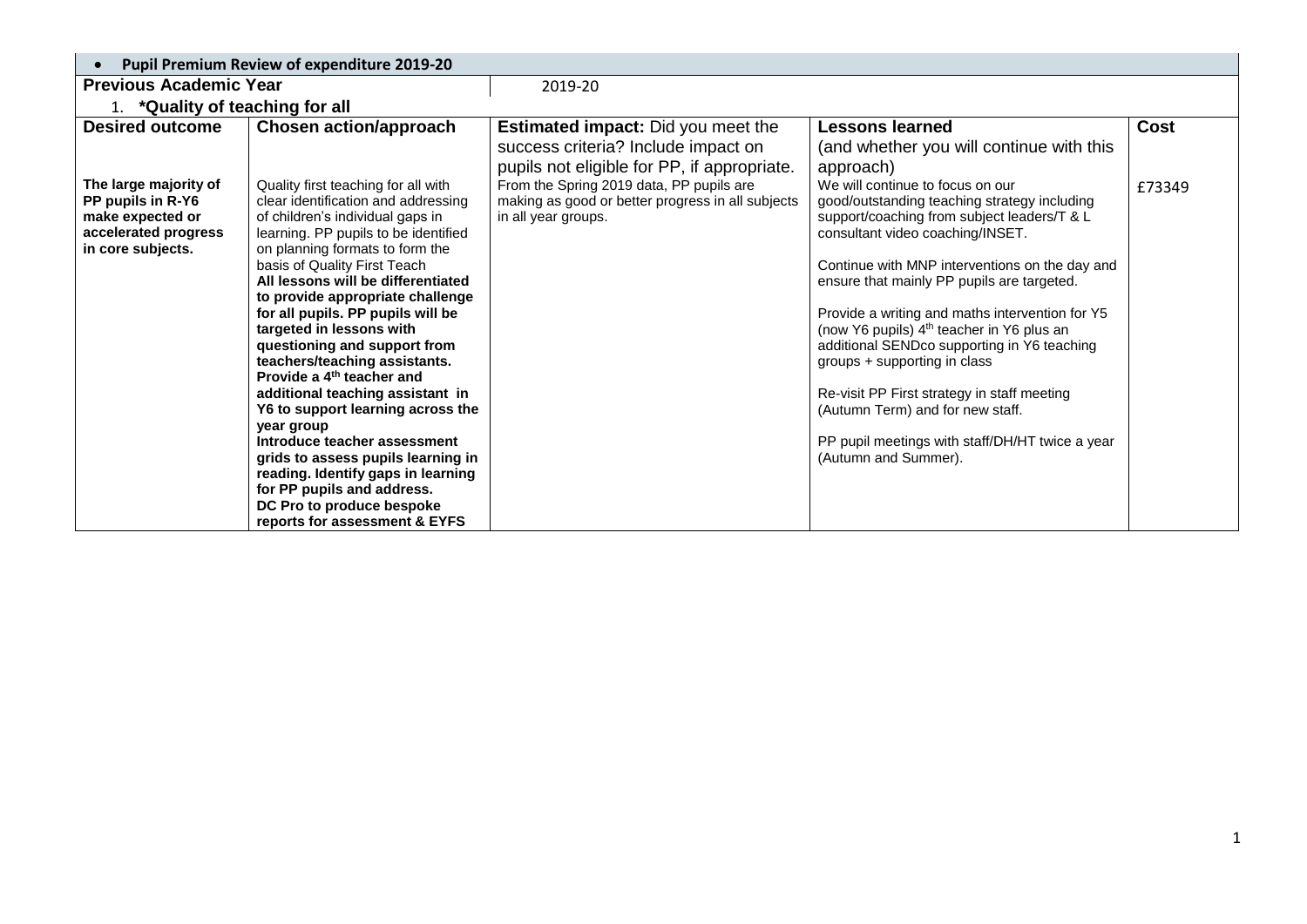| <b>Most PP pupils attain</b><br>in line with non pp<br>pupils in reading,<br>writing and spelling in<br>each year group<br><b>Most PP pupils attain</b><br>in line with non pp<br>pupils in reading,<br>writing and spelling at<br>the end of KS1 and<br>KS <sub>2</sub> | Provide a clear structure for the<br>teaching of reading lessons and<br>group reading. Coaching<br>sessions for NQTs/identified<br>staff<br>Weekly ' book club' reading<br>sessions for all pupils in addition to<br>the daily reading lesson/personal<br>reading. Reading journals<br>introduced in KS2<br>Vocabulary sessions included<br>across the curriculum where<br>children learn about words<br>Spelling lessons 4 times a week<br>aimed at age related expectations.<br>Identified pupils use a spelling app<br>during GR to improve spelling<br>Booster session for Y6 targeted PP<br>pupils pre SATs<br>Purchase and implement high<br>quality 'recommended reads' or<br>each year group, quality picture<br>books and texts or novels or<br>English lessons.<br>Reading leaders attend subject<br>leader courses and RSC/Belgrade<br>Shakespeare project (drama,<br>vocab) and implement across the<br>whole school.<br>Purchase and implement online<br>reading, assessment, ebooks and<br>reading coach (Oxford Reading<br>Buddy)<br>English leader trial integrated<br>English lessons | From the Spring data, there are no significant<br>differences between PP pupils and their non-PP<br>peers in all area. In year 2. PP children continue<br>to outperform their peers in all area.<br>Children were enthused with the Recommended<br>read and very keen to take them home to read. | English<br>Following the successful trial of the new English<br>strategy using high quality texts to teach reading<br>and writing, expand to the whole school (see<br>English Strategy)<br>Continue to purchase and replenish<br>recommended reads for year group and<br>recommended by children.<br>Raise the profile of reading further throughout<br>the school by having reading at the heart of the<br>curriculum.<br>Raise expectations of reading at home to 5<br>times at least a week, reading comprehension<br>homework and post a recommended read to the<br>learning platform.<br>Continue to embed the drama strategies from<br>Drama training into the new English strategy.<br>There have been some glitches with the Oxford<br>Reading Buddy online reading system, which<br>has hindered the implementation. We have<br>received a free year's subcription and are<br>persevering because we believe it to be a great<br>system when it works. | £9500 |
|--------------------------------------------------------------------------------------------------------------------------------------------------------------------------------------------------------------------------------------------------------------------------|--------------------------------------------------------------------------------------------------------------------------------------------------------------------------------------------------------------------------------------------------------------------------------------------------------------------------------------------------------------------------------------------------------------------------------------------------------------------------------------------------------------------------------------------------------------------------------------------------------------------------------------------------------------------------------------------------------------------------------------------------------------------------------------------------------------------------------------------------------------------------------------------------------------------------------------------------------------------------------------------------------------------------------------------------------------------------------------------------------|--------------------------------------------------------------------------------------------------------------------------------------------------------------------------------------------------------------------------------------------------------------------------------------------------|-----------------------------------------------------------------------------------------------------------------------------------------------------------------------------------------------------------------------------------------------------------------------------------------------------------------------------------------------------------------------------------------------------------------------------------------------------------------------------------------------------------------------------------------------------------------------------------------------------------------------------------------------------------------------------------------------------------------------------------------------------------------------------------------------------------------------------------------------------------------------------------------------------------------------------------------------------------------|-------|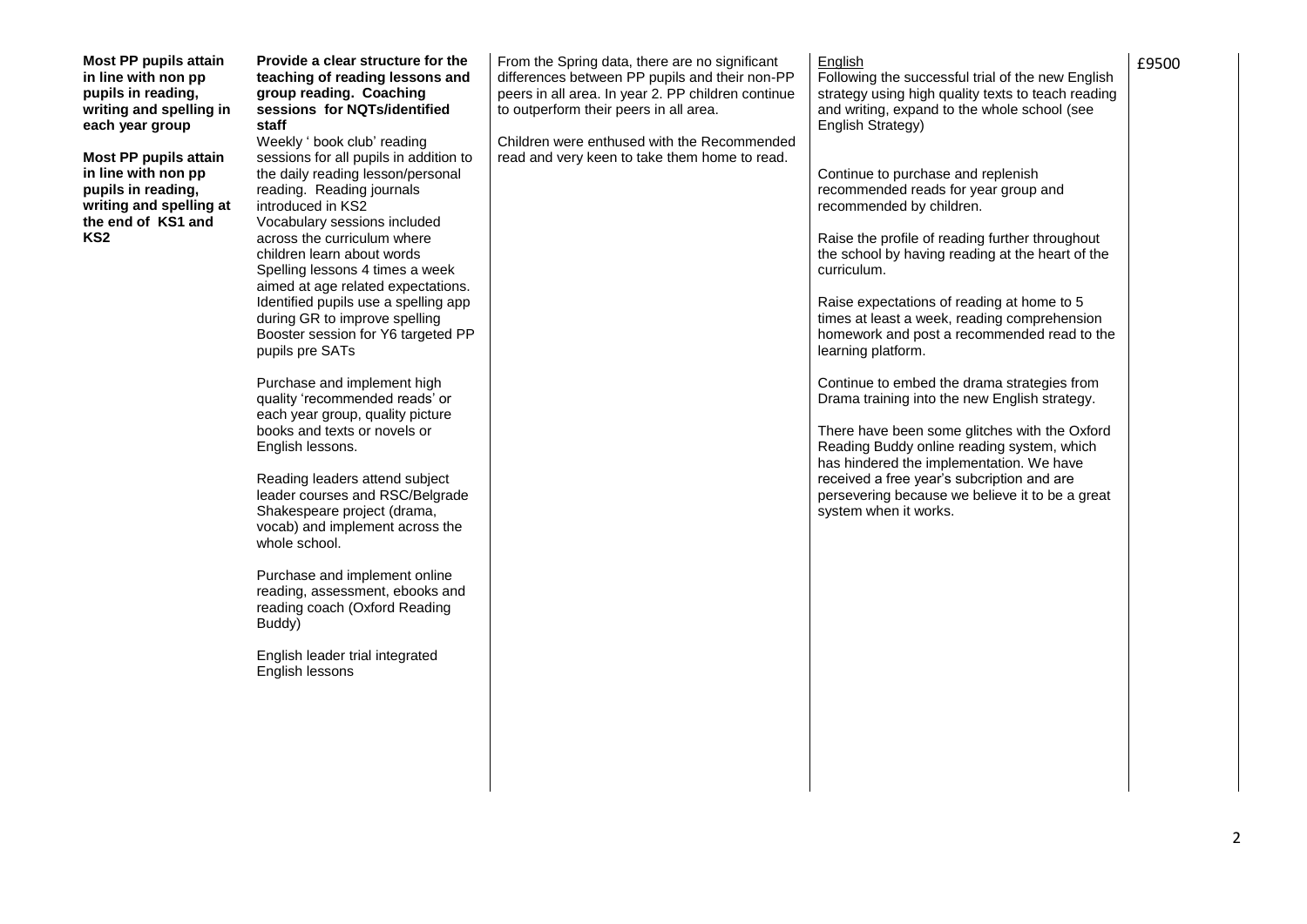**Most PP pupils attain in line with non pp pupils in maths in each year group**

**Most PP pupils attain in line with non pp pupils in mathematics at the end of KS1 and KS2**

### **Continue to support the implementation of the Maths No Problem programme.**

Maths Mastery programme (MNP) to ensure that pupils develop fluency, reasoning and problem solving through a CPA approach. PP pupils receive MNP intervention 3 times a week where appropriate. Y5/Y6 targeted PP pupils Maths booster session for Y6 PP pupils twice week (pre SATs)

Times table lessons and rewards

**Introduce teacher assessment grids to assess pupils learning in mathematics. Identify gaps in learning for PP pupils and address.**

**Implement Times Table Rock Start to improve the number of pupils who are at age related expectations**

#### **Maths**

The Maths No Problem initiative including the interventions has proved very successful in reducing the PP gaps. Develop the skills and expertise amongst the staff to a deeper level of knowledge and understanding Continue interventions for MNP Provide additional times on timetable for maths catch up and revisits to address gaps Investigate online 1:1 maths tuition for PP catchup session, alongside the national tutoring opportunities.

£24827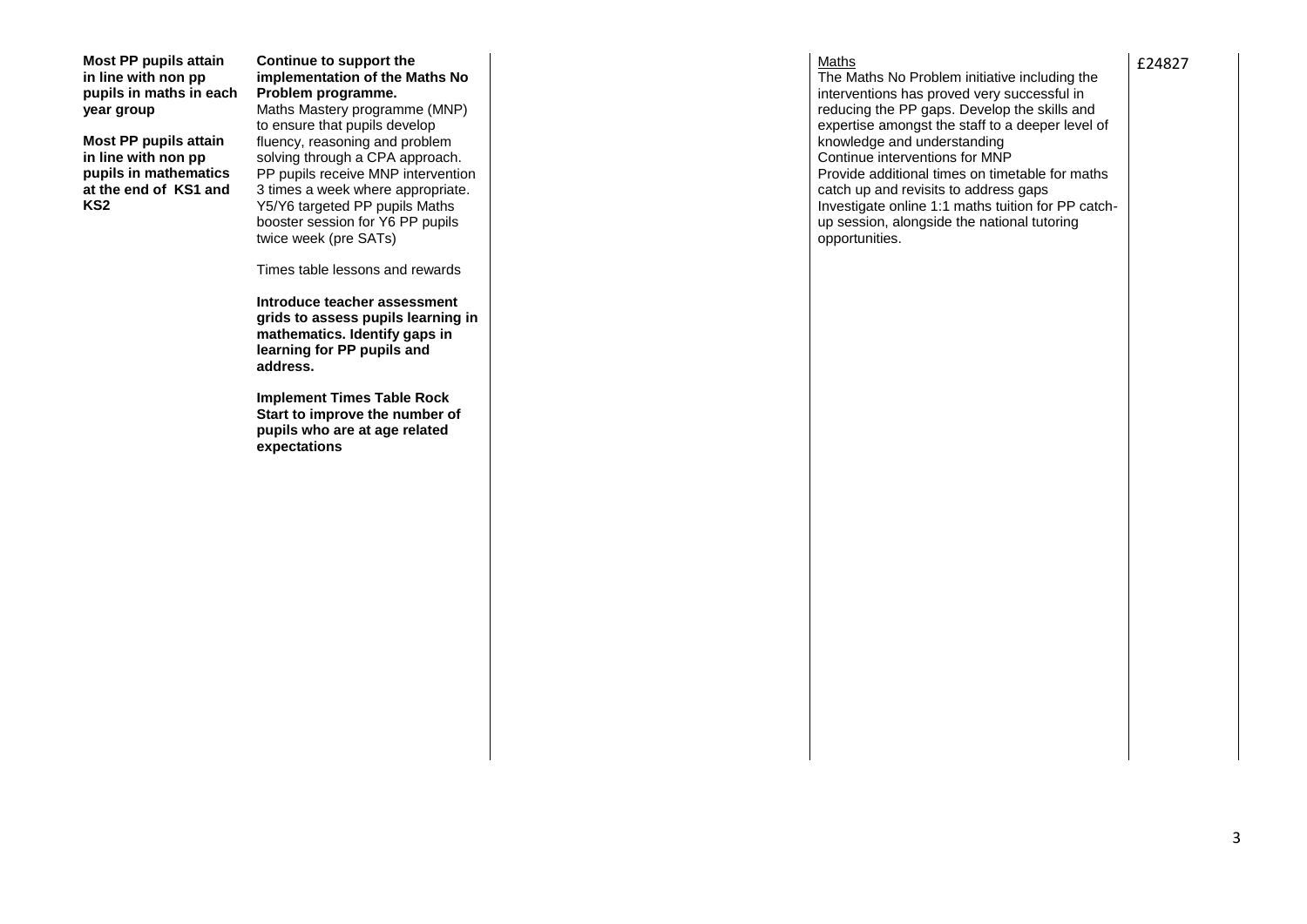| Close the gap for PP<br>pupils who are working<br>significantly below<br>their peers | Provide an enhanced support class<br>with low pupils staff ratios and<br>specialised/targeted provision for<br>SEND pupils<br>Track PP pupils and provide<br>targeted intervention/SEMH<br>provision                                                                                                                                                                                                                                                                                                                             |                                                                                                                                                                                                                                                                                                                                                                                                                                                                                                                                                             | We no longer have an enhanced support class.<br>The remaining pupils have move back to the<br>mainstream classes successfully.<br>Continue to track PP pupils and provide targeted<br>intervention/SEMH provision                                                                                                                                                                                                                                                                                                                | £50,750                |
|--------------------------------------------------------------------------------------|----------------------------------------------------------------------------------------------------------------------------------------------------------------------------------------------------------------------------------------------------------------------------------------------------------------------------------------------------------------------------------------------------------------------------------------------------------------------------------------------------------------------------------|-------------------------------------------------------------------------------------------------------------------------------------------------------------------------------------------------------------------------------------------------------------------------------------------------------------------------------------------------------------------------------------------------------------------------------------------------------------------------------------------------------------------------------------------------------------|----------------------------------------------------------------------------------------------------------------------------------------------------------------------------------------------------------------------------------------------------------------------------------------------------------------------------------------------------------------------------------------------------------------------------------------------------------------------------------------------------------------------------------|------------------------|
| Improved self-esteem,<br>resilience and<br>confidence for PP<br>pupils               | Whole school Growth Mindset<br>approach<br>Buddy/mentor system introduced<br>Continue access to school<br>counsellor<br>Introduce 'Skills Academy' so pupils<br>have some choice in their learning<br>linked to rewards system.                                                                                                                                                                                                                                                                                                  | Need feedback from pupil survey to report on<br>impact for this area. (Not completed due to<br>limited school opening Summer 2020)<br>See Buddy/mentor below<br>Skills Academy feedback has been very positive<br>from pupils and parents.                                                                                                                                                                                                                                                                                                                  | Continue with Growth Mindset but also develop<br>our other values through assemblies, Junior<br>Leadership Team<br>New Relationships and Health scheme (RHE)<br>Jigsaw<br>Improved access to buddies and mentors -<br>more staff trained and improved mentor offer.<br>The organisation of skills academy will need to<br>change due to bubble restriction so will take<br>place in class with a rotation of activities.                                                                                                         | £2450                  |
| <b>Targeted support</b><br>2.                                                        |                                                                                                                                                                                                                                                                                                                                                                                                                                                                                                                                  |                                                                                                                                                                                                                                                                                                                                                                                                                                                                                                                                                             |                                                                                                                                                                                                                                                                                                                                                                                                                                                                                                                                  |                        |
| <b>Desired outcome</b><br>Improved attendance<br>and punctuality for PP<br>pupils    | <b>Chosen action/approach</b><br>Increase capacity in attendance<br>team by employing a new member<br>of staff in the Family Liaison team to<br>work closely with vulnerable<br>families where attendance and<br>punctuality are an issue.<br>Early identification to draw the<br>services of the Early Help team to<br>be involved with the family.<br>Raise the profile of attendance in<br>the classroom by ensuring<br>attendance posters are visible and<br>are kept up to date. Rewards<br>minutes are accumulated weekly. | <b>Estimated impact:</b> Did you meet the success<br>criteria? Include impact on pupils not eligible for<br>PP, if appropriate.<br>The work of the pastoral team moved towards<br>supporting children and families during the<br>lockdown. They made regular phone calls to<br>check on welfare, organised food parcels and<br>continued with safeguarding work<br>2019-20 (until lockdown) school 95.1%<br>Nat (18/19) 94.5%<br>2019-20 PP 91.25%<br>2019-20 non PP 95.65%<br>Improved punctuality due to phone calls and<br>meetings with attendance team | <b>Lessons learned</b><br>(and whether you will continue with this<br>approach)<br>The attendance team will need to keep<br>meticulous records of absence including<br>numbers of pupils isolating with symptoms, or<br>family members with symptoms to support the<br>process should contacts need to isolate.<br>They will continue to encourage good<br>attendance at school and work with external<br>agencies.<br>PP attendance will be a focus for the team<br>through targeted phone calls and meetings with<br>PP pupils | <b>Cost</b><br>£11,700 |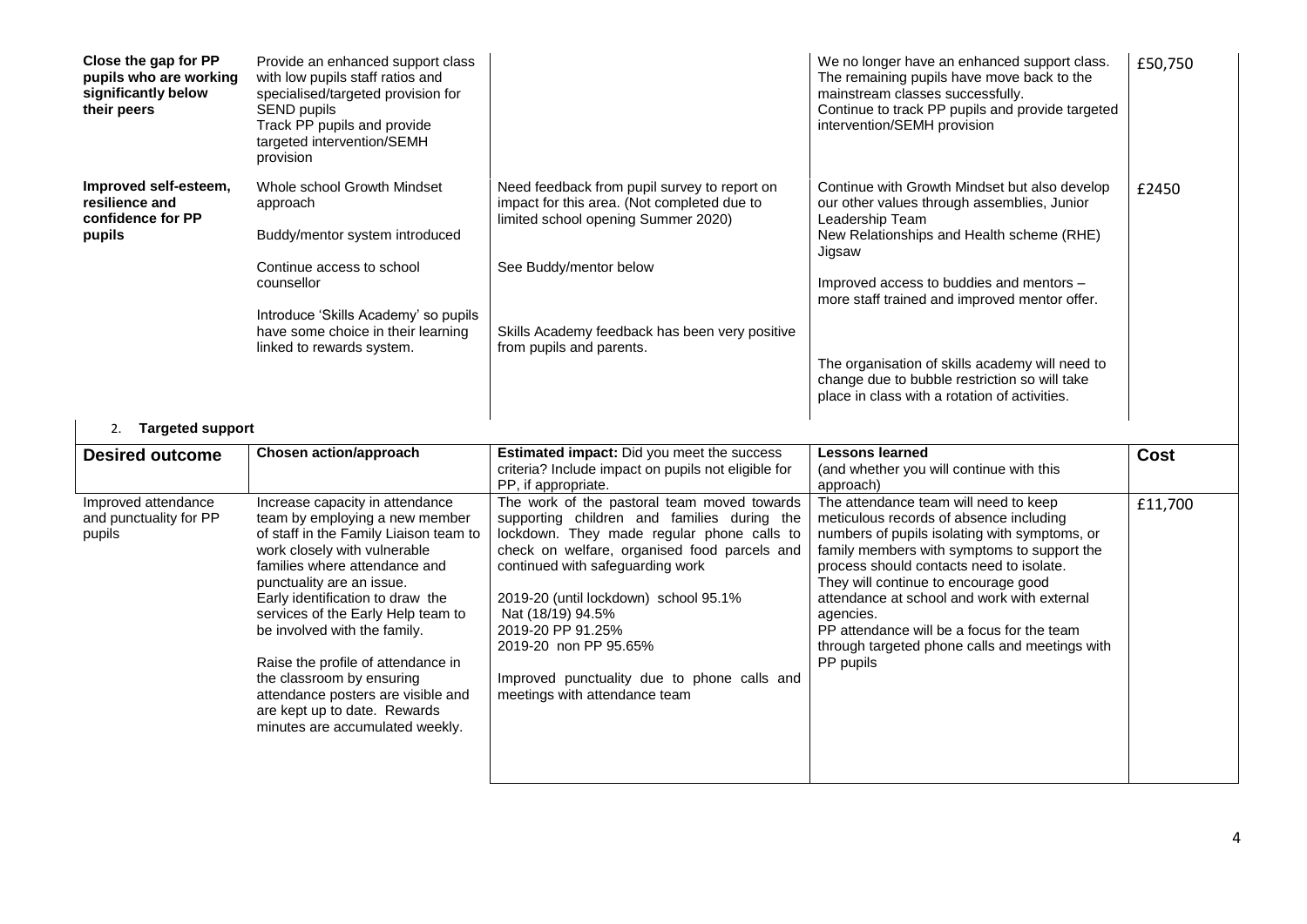| Improve outcomes for<br>targeted PP pupils with<br><b>SEMH</b> | To provide specialist external<br>support to PP pupils with SEMH<br>Inclusion Team to meet regularly to<br>identify support needed for<br>vulnerable pupils                                                                                                                                                                                                         | Buddy/Mentor Program: this has been a very<br>useful intervention for pupils and has helped<br>them to address their worries and any issues<br>that they have with a trusted staff member. In the<br>majority of cases there has been very positive<br>impact on the pupil's wellbeing and behavior.<br>Some pupils have needed further interventions<br>E.g. RISE referrals, school counsellor referrals.<br>Staff do find it difficult to meet with their pupils<br>sometimes due to other work commitments E.g.<br>TAs need to be in their classrooms to support<br>targeted pupils in the mornings, staff taking a<br>pupil to the KEY, Safeguarding team called to<br>deal with a SG concern.<br>Feedback from parents has been positive.<br>Meetings are held with the headteacher, DDSO<br>and staff Buddies to review progress for each<br>pupil. | School to expand this programme by training all<br>teaching assistants and adopting the Thrive<br>approach including training for all staff, lead<br>practitioner and SLT.                                                                                                                                                                                                                                                                                                                                                                                                                   | £20,000 |
|----------------------------------------------------------------|---------------------------------------------------------------------------------------------------------------------------------------------------------------------------------------------------------------------------------------------------------------------------------------------------------------------------------------------------------------------|-----------------------------------------------------------------------------------------------------------------------------------------------------------------------------------------------------------------------------------------------------------------------------------------------------------------------------------------------------------------------------------------------------------------------------------------------------------------------------------------------------------------------------------------------------------------------------------------------------------------------------------------------------------------------------------------------------------------------------------------------------------------------------------------------------------------------------------------------------------|----------------------------------------------------------------------------------------------------------------------------------------------------------------------------------------------------------------------------------------------------------------------------------------------------------------------------------------------------------------------------------------------------------------------------------------------------------------------------------------------------------------------------------------------------------------------------------------------|---------|
| Improved parental<br>engagement and support                    | Continue parent education course<br>run by Family Education Service to<br>increase parents' knowledge and<br>confidence to support pupils at<br>home.                                                                                                                                                                                                               | This service has been very well received by<br>parents.<br>Positive feedback (see evaluation from Kate<br>Stevenson)                                                                                                                                                                                                                                                                                                                                                                                                                                                                                                                                                                                                                                                                                                                                      | This approach will continue. We had 16 parents<br>signed up for the course started 25.9.19 and 6<br>creche places. (Reading and writing in Nursery,<br>Reception and Year 1).<br>The Adult Education service will offer these<br>courses virtually.                                                                                                                                                                                                                                                                                                                                          | £1000   |
|                                                                | Parent partnership group to work in<br>partnership and take parent voice<br>into account at school,                                                                                                                                                                                                                                                                 | This has been very successful (see end of year<br>evaluation) Improved communication, children<br>are avid readers.                                                                                                                                                                                                                                                                                                                                                                                                                                                                                                                                                                                                                                                                                                                                       | This approach will continue virtually                                                                                                                                                                                                                                                                                                                                                                                                                                                                                                                                                        |         |
|                                                                | Coffee mornings targeted at 'harder<br>to reach' parents who may not find<br>it easy to engage with school. The<br>aim is to increase their confidence<br>to participate/engage positively in<br>other meetings/workshops<br>School to part fund SATs revision<br>booklets to improve home-school<br>links and improve outcomes for PP<br>pupils in national tests. | A general coffee morning has been started but not<br>specifically targeted at harder to reach                                                                                                                                                                                                                                                                                                                                                                                                                                                                                                                                                                                                                                                                                                                                                             | This needs to be more targeted.<br>We will raise the profile of the Community leader<br>by ensuring that all community events (which will<br>be virtual) are planned and publicised well in<br>advance and communicated to parents at the<br>beginning of each term via the newsletter and<br>the website.<br>We will develop the website to include<br>videos/blogs/vlogs. Videos of celebrations and<br>teaching methods (our parent group told us this<br>is something that they want as many are busy<br>working parents and are not always available to<br>attend parent workshops etc. |         |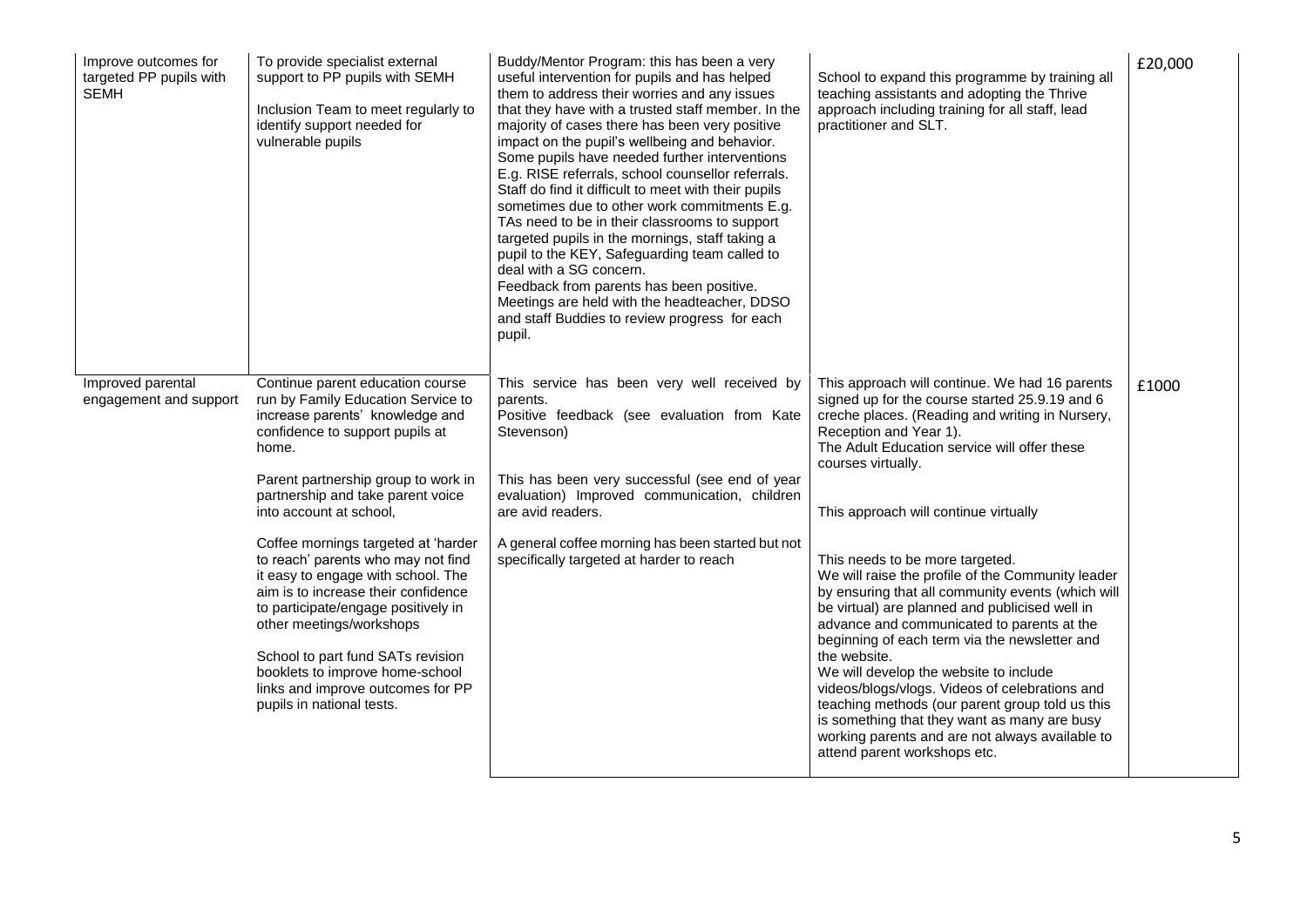| School to part fund SATs revision<br>booklets to improve hone-school<br>links and improve outcomes for PP<br>pupils in national tests | Improved Key Stage 2 results both attainment<br>and progress. The gap has narrowed.<br>(See Data) | Continue to fund Y6 SATs revision books | £300.00 |
|---------------------------------------------------------------------------------------------------------------------------------------|---------------------------------------------------------------------------------------------------|-----------------------------------------|---------|
|---------------------------------------------------------------------------------------------------------------------------------------|---------------------------------------------------------------------------------------------------|-----------------------------------------|---------|

| <b>Other approaches</b><br>3<br>$\bullet$                                         |                                                                                                                                                                                                                                                                                                                                         |                                                                                                                                                                                                                                                                                                                                                                                                                                                                                                                                                                                                                                           |                                                                                                                                                                                                                    |             |
|-----------------------------------------------------------------------------------|-----------------------------------------------------------------------------------------------------------------------------------------------------------------------------------------------------------------------------------------------------------------------------------------------------------------------------------------|-------------------------------------------------------------------------------------------------------------------------------------------------------------------------------------------------------------------------------------------------------------------------------------------------------------------------------------------------------------------------------------------------------------------------------------------------------------------------------------------------------------------------------------------------------------------------------------------------------------------------------------------|--------------------------------------------------------------------------------------------------------------------------------------------------------------------------------------------------------------------|-------------|
| <b>Desired outcome</b>                                                            | <b>Chosen</b><br>action/approach                                                                                                                                                                                                                                                                                                        | <b>Estimated impact:</b> Did you meet the success<br>criteria? Include impact on pupils not eligible for PP,<br><i>if appropriate.</i>                                                                                                                                                                                                                                                                                                                                                                                                                                                                                                    | <b>Lessons learned</b><br>(and whether you will continue with this<br>approach)                                                                                                                                    | <b>Cost</b> |
| Ensure PP pupils have<br>access to wider<br>experiences across the<br>curriculum. | Introduce 'Whole<br>school charter' which<br>will ensure a range of<br>enrichment<br>experiences across<br>the school<br>Develop the whole<br>school curriculum to<br>ensure that it is broad<br>and balanced and<br>meets the needs of<br>our pupils and<br>includes<br>trips/experiences<br>which cannot be<br>offered within school. | The Humanities leader has introduced launch mornings at the<br>beginning of each topic (half term) This is to start with a wow<br>and engage/hook pupils into the topic.<br>We have not had to cancel trips due to parents not paying this<br>year.<br>We reviewed and updated our trips, pupil offer and charter in<br>consultation with middle leaders<br>We held a very successful Arts week based around the theme<br>of the environment and recycling.<br>The children had the opportunity to work with recycled materials<br>a visiting artist and contribute to a whole school art display.<br>(see video and display in the hall) | Trips have been suspended currently due to<br>COVID.<br>We will evaluate our pupil offer to see what can<br>be offered virtually. First hand experiences and<br>outdoor learning are a priority for the curriculum | £4100       |
| Improve the learning<br>aspirations of PP pupils<br>within school.                | Work towards the<br>Artsmark Gold Award<br>to ensure that pupils<br>experience the arts in<br>its fullest sense<br>including STEAM.<br>Raising Aspirations<br>Day<br>linked to PSHE<br>curriculum to ensure                                                                                                                             | The arts week was shared with parent during class assemblies.<br>Very positive feedback received from staff, children and<br>parents.                                                                                                                                                                                                                                                                                                                                                                                                                                                                                                     | Due to Covid, the case study will not be<br>submitted until November 2020.                                                                                                                                         |             |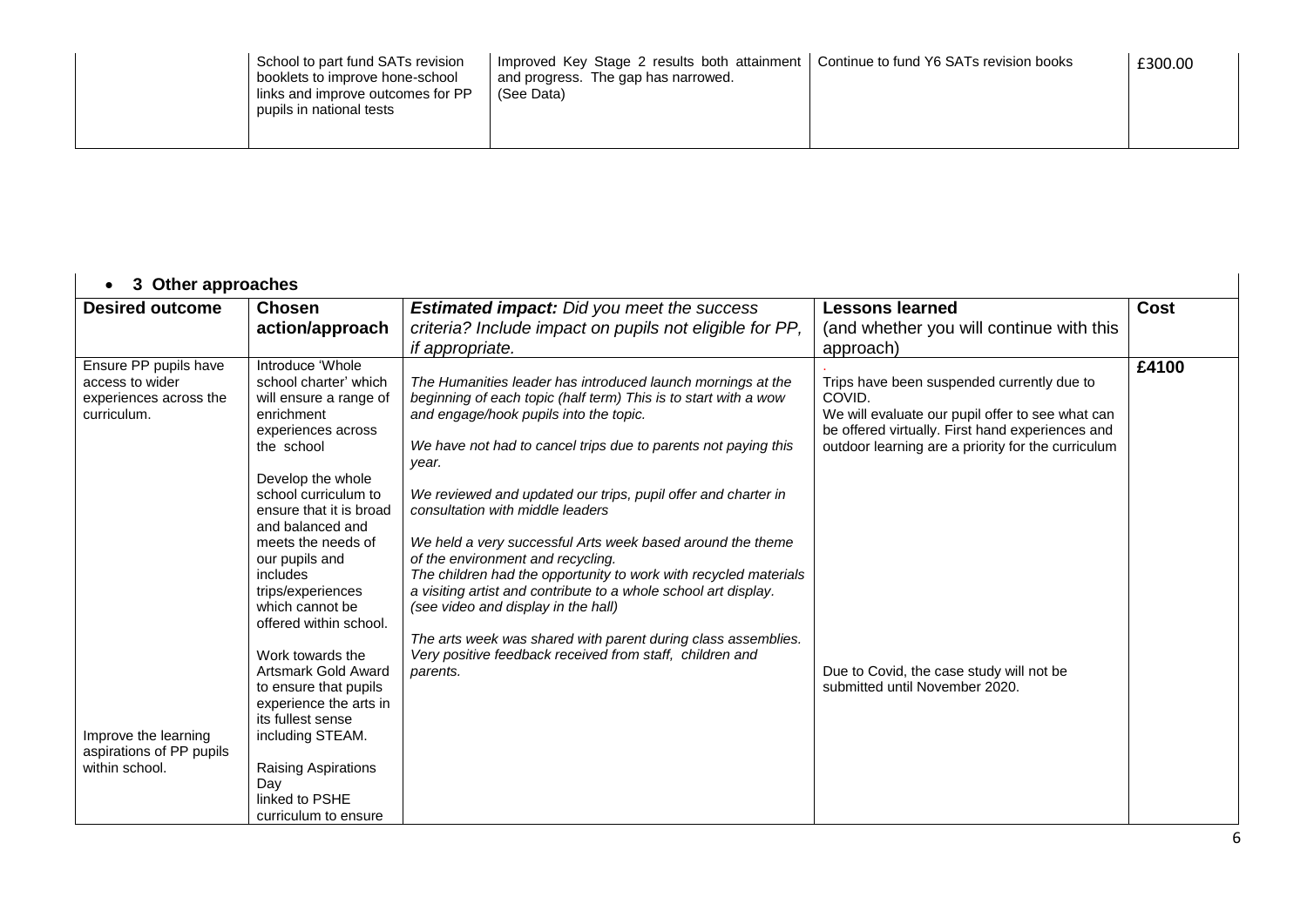| that pupils are aware<br>of future careers and<br>ambitions.<br>. |  |
|-------------------------------------------------------------------|--|

### **Analysis of Pupil Premium Attainment and progress: Spring 2019-20**

|                   |                       |                       | Grammar   |                       |                       |                       |           |           |           | Reading  |           |             |           |                 |                | Writing   |           |                |           |           |           | <b>Maths</b> |                       |           |           |              |              | <b>Combined</b> |                       |                       |
|-------------------|-----------------------|-----------------------|-----------|-----------------------|-----------------------|-----------------------|-----------|-----------|-----------|----------|-----------|-------------|-----------|-----------------|----------------|-----------|-----------|----------------|-----------|-----------|-----------|--------------|-----------------------|-----------|-----------|--------------|--------------|-----------------|-----------------------|-----------------------|
|                   |                       | 2                     | 3         | 4                     |                       | 6                     |           | 2         | 3         |          | 5         | 6           |           | 2               |                |           | 5         | 6              |           | 2         | 3         |              | 5                     | 6         |           | 2            |              | 4               | 5                     | -6                    |
| <b>All Pupils</b> |                       | 65                    | 73        | 77                    | 63                    | 77                    | 53        | 67        |           | 75       | 60        | 73          | 52        | 65              | 62             | 67        | 54        | 61             | 57        | 76        | 74        | 75           | 67                    | 75        | 48        | 63           | 58           | 66              | 52                    | 6 <sup>′</sup>        |
| On Track          | 68.9<br>$\frac{1}{2}$ | 75.6<br>$\frac{9}{6}$ | 76%       | 85.6<br>$\frac{9}{6}$ | 71.6<br>$\frac{9}{6}$ | 84.6<br>$\frac{9}{6}$ |           |           | 74%       | 83.3     | %         |             |           |                 |                |           |           | $67^\circ$     | 77%       |           |           |              | 76.                   |           | ℅         | 73.3         | 60           | %               | 59.1<br>$\frac{9}{6}$ | 67%                   |
| <b>PP</b>         | $\mathbf{2}$          | 10                    | 9         | 17                    | 16                    | 28                    | 3         | 12        | 9         | 18       | 15        | 27          | 2         | 12 <sup>2</sup> | 9              | 17        | 13        | 20             |           | 13        |           | 20           | 18                    | 28        | 2         | 12           |              | 17              | 12                    | 20                    |
|                   | 50%                   | 76.9<br>%             | 69.2<br>% | 73.9<br>%             | 69.6<br>%             | 82.4<br>%             | 75%       | 92.3<br>℅ | 69.2<br>% | 78.3     | 65.2<br>% | 79.4<br>%   | 50%       | 92.3<br>%       | 69.2<br>$\%$   | 73.9<br>% | 56.5<br>% | 58.8<br>%      | 75%       | 100%      | 53.8<br>% | 87%          | 78.3<br>$\frac{9}{6}$ | 82.4<br>% | 50%       | 92.3<br>$\%$ | 53.8<br>%    | 73.9<br>%       | 52.2<br>%             | 58.8<br>%             |
| Non-PP            | 49                    | 55                    | 64        | 60                    | 47                    | 49                    | 50        | 55        | 62        | 57       | 45        | 46          | 50        | 53              | 53             | 50        | 41        | 41             | 54        | 63        | 67        | 55           | 49                    | 47        | 46        | 51           | 51           | 49              | 40                    | 41                    |
|                   | 70%                   | 75.3<br>℅             | 77.1<br>% | 89.6<br>%             | 72.3<br>℅             | 86%                   | 71.4<br>% | 75.3<br>% | 74.7<br>% | 85.<br>% | 69.2<br>% | 80.7<br>%   | 71.4<br>% | 72.6<br>%       | 63.9<br>%      | 74.6<br>% | 63.<br>%  | 71.9<br>%      | 77.1<br>℅ | 86.3<br>% | 80.7<br>% | 82.1<br>%    | 75.4<br>%             | 82.5<br>% | 65.7<br>% | 69.9<br>%    | 61.4<br>$\%$ | 73.1<br>℅       | 61.5<br>%             | 71.9<br>%             |
| <b>Differenc</b>  |                       |                       |           | 4                     |                       |                       | $\sim$    | 12        |           | ີ        |           | $\mathbf 0$ |           |                 | $\overline{4}$ |           | 2         | $\overline{a}$ |           | 10        | 3         | 3            | $\overline{2}$        | 0         |           | 16           |              |                 | $\overline{2}$        |                       |
| e PP              | 20%                   | $1.6\%$               | 7.9%      | 15.6<br>$\%$          | 2.7%                  | 3.6%                  | $3.6\%$   | 17%       | 5.5%      | 6.8%     | 4%        | 1.3%        | 21.4      | 19.7<br>-70     | 5.4%           | 0.7%      | 6.6%      | 13.1<br>%      | 2.1%      | 13.7      | 26.9<br>% | 4.9%         | 2.9%                  | 0.1%      | 15.7<br>% | 22.4<br>%    | 7.6%         | 0.8%            | 9.4%                  | 13.1<br>$\frac{9}{6}$ |

Spring attainment data shows PP children achieving better than non-PP in 3 areas: Year 2 Reading, Y2 + Y3 Writing and Y2 Maths. Where PP children are achieving less than non-PP the gap is neglible in (light blue) areas and small in a further areas (light orange). The shows that the gaps are diminishing and there are no significant gaps in any subjects or year groups.

|                          |                      |           | Grammar      |           |           |           |                       | Reading      |                       |           |           | <b>Writing</b> |                       |           |           | <b>Maths</b> |                       |           |                       |              |           | <b>Combined</b>       |           |              |           |  |  |  |
|--------------------------|----------------------|-----------|--------------|-----------|-----------|-----------|-----------------------|--------------|-----------------------|-----------|-----------|----------------|-----------------------|-----------|-----------|--------------|-----------------------|-----------|-----------------------|--------------|-----------|-----------------------|-----------|--------------|-----------|--|--|--|
|                          | 2                    | 3         |              |           | 6         | 2         | ∙<br>J                |              |                       | 6         | 2         |                |                       | 5         |           |              |                       |           | 5                     | 6            | ≏         | a                     |           |              | 6         |  |  |  |
| All<br><b>Pupils</b>     | 2.67                 | 2.7       | 2.28         | 2.25      | 3.09      | 2.35      | 2.35                  | 2.1          | 2.05                  | 2.99      | 2.29      | 2.1            | 2.03                  | 1.96      | 2.09      | 2.24         | 2.36                  | 2.34      | 2.36                  | 3.28         | 2.34      | 2.07                  | 2.05      | 1.96         | 2.18      |  |  |  |
| Averag                   | 3.4<br>$\frac{0}{0}$ | 3.%       | 2.6<br>$\%$  | 2.8<br>%  | 3.4%      | 3.%       | 2.6%                  | 2.4%         | 2.5%                  | 3.3%      | 2.9%      | 2.4%           | 2.3%                  | 2.4%      | 2.3%      | 2.8%         | 2.7%                  | 2.7%      | 2.9%                  | 3.6%         | 3.%       | 2.3%                  | 2.4%      | 2.4%         | 2.4%      |  |  |  |
| <b>PP</b>                | 13.                  | 12.       | 20.          | 16.       | 30.       | 12.       | 13.                   | 19.          | 15.                   | 30.       | 13.       | 10.            | 21.                   | 17.       | 33.       | 13.          | 12.                   | 23.       | 19.                   | 32.          | 13.       | 10.                   | 21.       | 16.          | 33.       |  |  |  |
|                          | 100<br>$\frac{9}{6}$ | 85.7<br>% | 87.<br>%     | 72.7<br>% | 88.2<br>% | 92.3<br>% | 92.9<br>$\frac{0}{0}$ | 82.6<br>%    | 68.2<br>%             | 88.2<br>% | 100.<br>% | 71.4<br>%      | 91.3<br>$\%$          | 77.3<br>% | 97.1<br>% | 100.<br>%    | 85.7<br>%             | 100.<br>% | 86.4<br>%             | 94.1<br>%    | 100.<br>% | 71.4<br>%             | 91.3<br>% | 72.7<br>%    | 97.1<br>% |  |  |  |
| Non-PP                   | 64.                  | 73.       | 59.          | 57.       | 51.       | 63.       | 72.                   | 57.          | 51.                   | 53.       | 63.       | 61.            | 53.                   | 50.       | 49.       | 63.          | 73.                   | 58.       | 56.                   | 55.          | 64.       | 62.                   | 55.       | 50.          | 50.       |  |  |  |
|                          | 97<br>$\frac{0}{c}$  | 97.3<br>% | 92.2<br>$\%$ | 96.6<br>% | 91.1<br>% | 95.5<br>% | 96.%                  | 89.1<br>$\%$ | 86.4<br>%             | 94.6<br>% | 95.5<br>% | 81.3<br>$\%$   | 82.8<br>$\frac{0}{0}$ | 84.7<br>% | 87.5<br>% | 95.5<br>%    | 97.3<br>$\frac{9}{6}$ | 90.6<br>% | 94.9<br>$\frac{9}{6}$ | 98.2<br>$\%$ | 97.%      | 82.7<br>$\frac{9}{6}$ | 85.9<br>% | 84.7<br>$\%$ | 89.3<br>% |  |  |  |
| <b>Differen</b><br>ce PP |                      | 2.        |              | 5         |           | 0.        |                       |              |                       | 2.        | 3.        |                | 5.                    | 2.        |           | 3            | 2.                    | 6.        | c                     |              | 2.        | C                     | 3.        | 3.           | 4.        |  |  |  |
|                          | 3.%                  | 11.6<br>% | 5.2<br>%     | 23.9<br>% | 2.8%      | 3.1%      | 3.1%                  | 6.5%         | 18.3<br>$\frac{9}{6}$ | 6.4%      | 4.5%      | 9.9%           | 8.5%                  | 7.5%      | 9.6%      | 4.5%         | 11.6<br>%             | 9.4%      | 8.6%                  | 4.1%         | 3.%       | 11.2<br>%             | 5.4%      | 12.%         | 7.8%      |  |  |  |

Spring progress data shows PP children progressing more than non-pp in many subjects and areas (purple highlighting).

Where PP children have made less progress than non-PP the difference is very small. The area to monitor closely and put in some intervention is Y5 grammar (now Y6)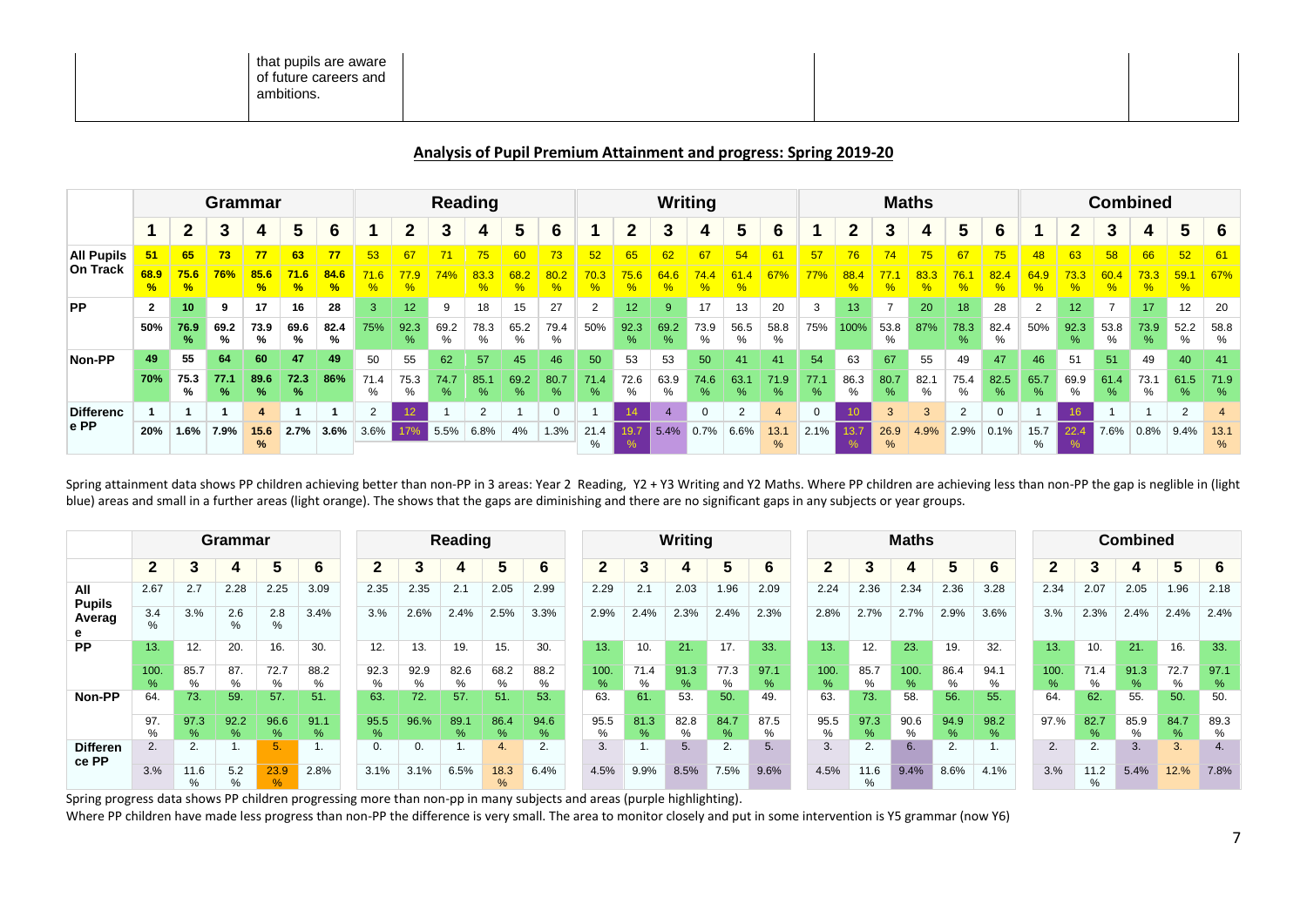| Indicates which percentage is higher in each comparison                |
|------------------------------------------------------------------------|
| Indicates a postive gap of less than 3 children                        |
| Indicates a positive gap of 3-4 children (3-4% of the year group)      |
| Indicates a positive gap of 5- 8 children (5-9% of the year group)     |
| Indicates a positive gap of 9 or more children (10% of the year group) |
| Indicates a gap of less than 3 children                                |
| Indicates a gap of 3-4 children (3-4% of the year group)               |
| Indicates a gap of 5- il children (5-9% of the year group).            |
| Indicates a gap of 9 or more children (10% of the year group)          |

|                | <b>Context Summer 2018/19</b> |                 |  |  |  |  |  |  |  |  |  |  |
|----------------|-------------------------------|-----------------|--|--|--|--|--|--|--|--|--|--|
| Year           | No of PP                      | % of year group |  |  |  |  |  |  |  |  |  |  |
|                | 14                            | 17%             |  |  |  |  |  |  |  |  |  |  |
| $\overline{2}$ | 14                            | 16%             |  |  |  |  |  |  |  |  |  |  |
|                | 26                            | 28%             |  |  |  |  |  |  |  |  |  |  |
|                | 28                            | 32%             |  |  |  |  |  |  |  |  |  |  |
| 5              | 34                            | 37%             |  |  |  |  |  |  |  |  |  |  |
|                | 39                            | 42%             |  |  |  |  |  |  |  |  |  |  |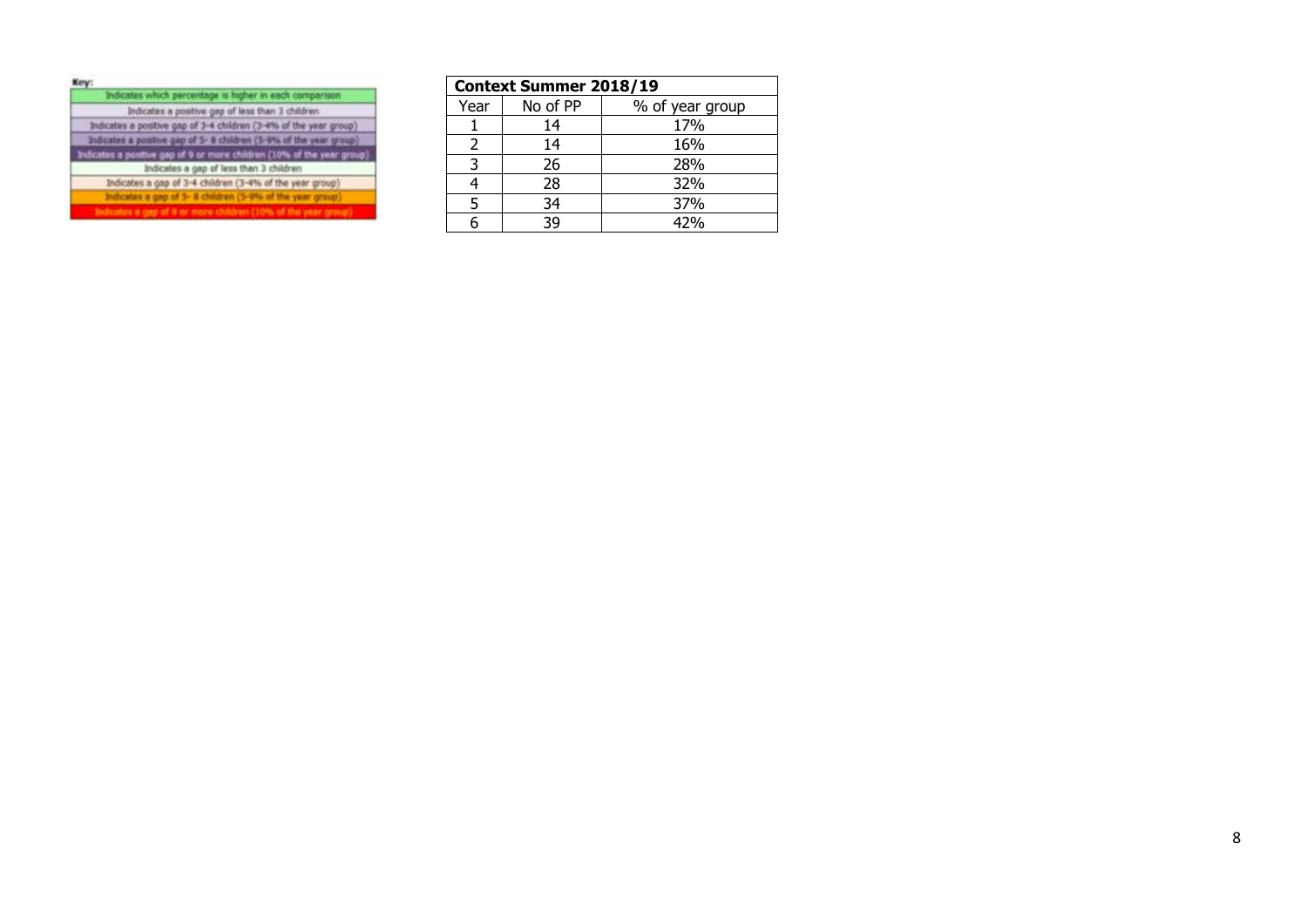## **P Data**

| <b>Below national</b> | ın lıne/above | РP<br>' better/same | Sch PP comp with Nat PP instead   |
|-----------------------|---------------|---------------------|-----------------------------------|
|                       | nationa.      | than non PP         | of Nat other as in previous vears |

# **EYFS: % achieving GLD**

| Year | ៱៲<br>Ηı |     | <b>DD</b> |            | Non PP    |            |  |  |
|------|----------|-----|-----------|------------|-----------|------------|--|--|
|      | WP       | Nat | <b>WP</b> | <b>Nat</b> | <b>WP</b> | <b>Nat</b> |  |  |
| 2016 |          | 69  | $\alpha$  |            |           |            |  |  |
| 2017 |          |     | 38        |            |           |            |  |  |
| 2018 |          |     |           |            |           |            |  |  |
| 2010 |          |     | r c<br>ЭU |            |           | 74         |  |  |

# **Phonics: % achieving standard Year 1**

|      |           |     | Year 1    |            |           |            | Year 2                           |                               |           |                                                                                                                                                                                                                                            |           |            |  |  |  |
|------|-----------|-----|-----------|------------|-----------|------------|----------------------------------|-------------------------------|-----------|--------------------------------------------------------------------------------------------------------------------------------------------------------------------------------------------------------------------------------------------|-----------|------------|--|--|--|
| Year |           | All | <b>PP</b> |            | Non PP    |            | All                              |                               | PP        |                                                                                                                                                                                                                                            | Non PP    |            |  |  |  |
|      | <b>WP</b> | Nat | <b>WP</b> | <b>Nat</b> | <b>WP</b> | <b>Nat</b> | <b>WP</b>                        | Nat                           | <b>WP</b> | <b>Nat</b>                                                                                                                                                                                                                                 | <b>WP</b> | <b>Nat</b> |  |  |  |
| 2016 | 83        | 81  | 94        | 83         | 81        | 83         | 94<br>the company of the company | 91                            | g.        | 93                                                                                                                                                                                                                                         | 93        | 93         |  |  |  |
| 2017 | 89        | 81  | 83        | 84         | 90        | 84         | 57                               | the control of the con-<br>62 | 50        | <u> Alexander and Alexander and Alexander and Alexander and Alexander and Alexander and Alexander and Alexander and Alexander and Alexander and Alexander and Alexander and Alexander and Alexander and Alexander and Alexander </u><br>56 | 56        | 64         |  |  |  |
| 2018 | 87        | 83  | 86        | 85<br>     | 87        | 85         | 78                               | -61                           | 100       | 55                                                                                                                                                                                                                                         | 60        | 64         |  |  |  |
| 2019 | 82        | 82  |           |            | 83        | 84         | 27                               | 56                            |           | 50                                                                                                                                                                                                                                         | 33        | 59         |  |  |  |
|      |           |     |           |            |           |            |                                  |                               |           | $\mathbf{r} \cup \mathbf{r} \cup \mathbf{r} \cup \mathbf{r}$ , and the set of $\mathbf{r} \cup \mathbf{r}$ , and the set of $\mathbf{r} \cup \mathbf{r}$                                                                                   |           |            |  |  |  |

Nb/ Different measure used for Y2 phonics between 2016 and 2017 onwards

# **KS1: % achieving expected**

| Year | Reading   |     |           |            |           |               |           | Writing |           |            |           |            |           |     | Maths     |     |           |            |  |  |  |
|------|-----------|-----|-----------|------------|-----------|---------------|-----------|---------|-----------|------------|-----------|------------|-----------|-----|-----------|-----|-----------|------------|--|--|--|
|      | All       |     | PP        |            |           | All<br>Non PP |           |         | PP        |            | Non PP    |            | All       |     | PP        |     | Non PP    |            |  |  |  |
|      | <b>WP</b> | Nat | <b>WP</b> | <b>Nat</b> | <b>WP</b> | <b>Nat</b>    | <b>WP</b> | Nat     | <b>WP</b> | <b>Nat</b> | <b>WP</b> | <b>Nat</b> | <b>WP</b> | Nat | <b>WP</b> | Nat | <b>WP</b> | <b>Nat</b> |  |  |  |
| 2016 | 67        | 74  | 55        | 78         | 73        | 78            | 69        | 65      | 52        | 70         | 78        | 70         | 59        | 73  | 39        | 77  | 69        | 77         |  |  |  |
| 2017 | ت         | 76  | 70        | 79         |           | 79            | ت         | 68      | 80        | 72         | 74        | 72         | 76        | 75  | 80        | 79  | 75        | 79         |  |  |  |
| 2018 | 83        | 75  | ر .       | 79         | 87        | 79            | רּס<br>oΖ | 70      |           | 74         | 85        | 74         | 85        | 76  |           | 80  | 88        | 80         |  |  |  |
| 2019 | 74        | 75  | 64        | 62         | 78        | 78            |           | 69      |           | 55         | 75        | 73         | 81        | 76  |           | 63  | 83        | 79         |  |  |  |